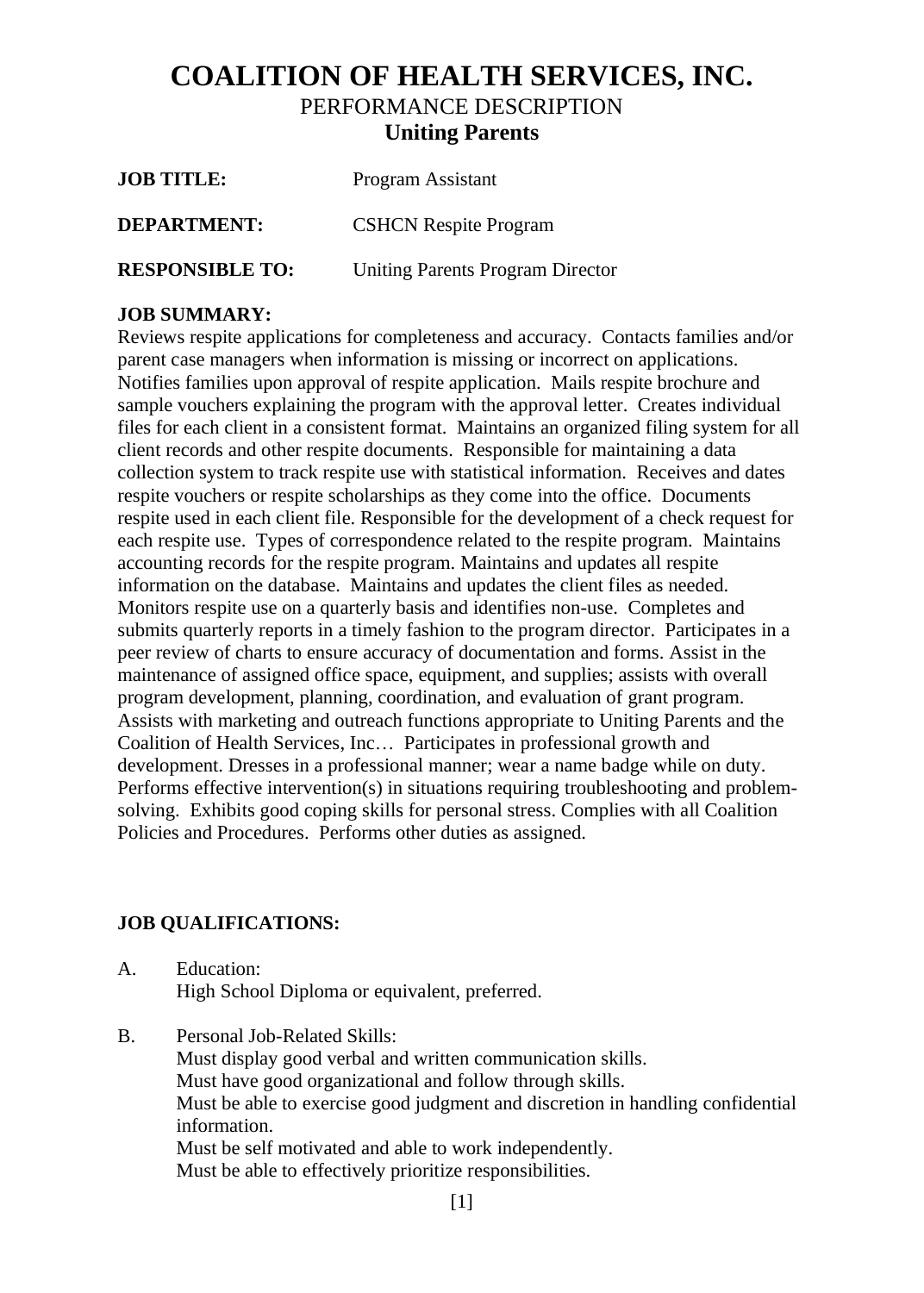Must display computer literacy and Microsoft office suite skills.

Must have knowledge of office practice, filing systems, letter composition, format, and public relations. Bilingual in English and Spanish is required.

- C. Licensure, Registry, or Certification: None required. Citizen or permanent residents of the United States
- D. Experience: Display working knowledge of office practices, filing systems, letters composition, and public relations. Volunteer-related experience in working with people with disabilities.
- E. Physical/Special Demands:

 Must have cognitive skills that allow planning, organizing, and communicating. Must be able to answer and respond to telephone inquiries. Able to communicate effectively with a wide range of clients. Must be able to sit for prolonged periods of time while performing data entry and

 writing correspondence. Must be able to problem-solve in a calm manner in a stressful situation.

F. Other:

 Current Driver's License Personal vehicle with current liability insurance.